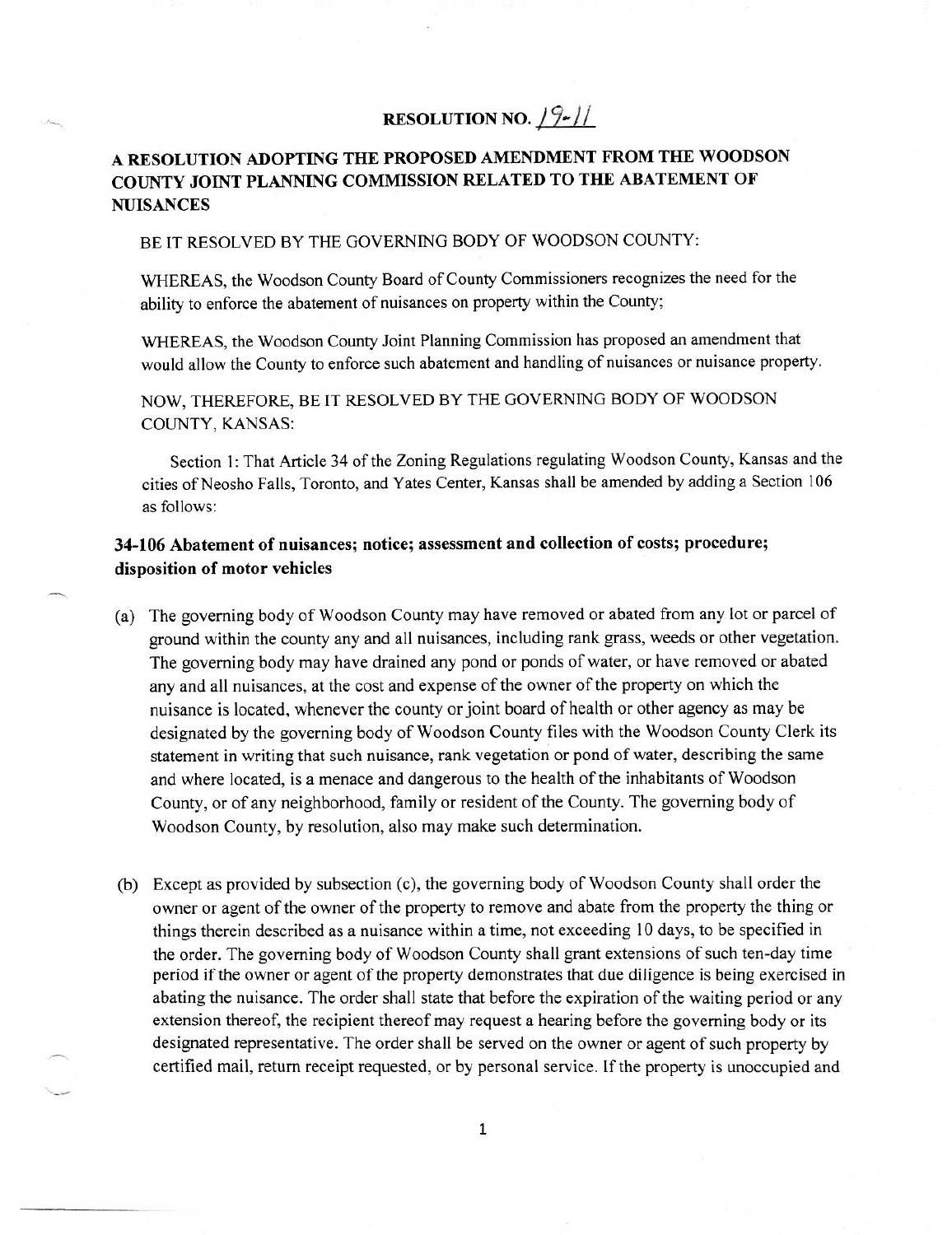the owner is a nonresident, then by mailing the order by certified mail, return receipt requested, to the last known address of the owner.

- (c) If the owner or agent of the owner of the property has failed to accept delivery or otherwise failed to effectuate receipt of a notice sent pursuant to this section during the preceding twentyfour month period, the governing body of Woodson County may provide notice of the issuance of any further orders to abate or remove a nuisance from such property in the manner provided by subsection (b) or as provided in this subsection. Except as specifically provided in this subsection, the governing body may provide notice of the order by such methods including, but not limited to, door hangers, conspicuously posting notice of such order on the property, personal notification, telephone communication or first class mail. If the property is unoccupied and the owner is a nonresident, notice provided by this section shall be given by telephone communication or first class mail.
- If the owner or agent fails to comply with the requirement of the order for a period longer than that named in the order, Woodson County shall proceed to have the things described in the order removed and abated from the lot or parcel of ground. If Woodson County abates or removes the nuisance, the County shall give notice to the owner or agent by certified mail, return receipt requested, of the total cost of such abatement or removal incurred by the County. Such notice also shall state that payment of such cost is due and payable within 30 days following receipt of such notice. Woodson County also may recover the cost of providing notice, including any postage, required by this section. If the cost of such removal or abatement and notice is not paid within the thirty-day period, the cost shall be assessed and charged against the lot or parcel of ground on which the nuisance was located. If the cost is to be assessed, the county clerk, shall certify such costs, and the county clerk shall extend the same on the tax roll of the county against the lot or parcel of ground, and it shall be collected by the county treasurer and paid to Woodson County as other county taxes are collected and paid. Woodson County may pursue collection by levying a special assessment, but only until the full cost and any applicable interest has been paid in full.
- Woodson County may remove and abate from property other than public property or property open to use by the public a motor vehicle determined to be a nuisance. Disposition of such vehicle shall be in compliance with the procedures for impoundment, notice and public auction provided by paragraph (2) of subsection (a) of K.S.A. 8-1102, and amendments thereto. Following any sale by public auction of a vehicle determined to be a nuisance, the purchaser may file proof thereof with the division of vehicles, and the division shall issue a certificate of title to the purchaser of such motor vehicle. If a public auction is conducted, but no responsible bid received, Woodson County may file proof thereof with the division of vehicles, and the division shall issue a certificate of title of such motor vehicle to the County. Any person whose motor vehicle has been disposed of pursuant to this subsection shall be eligible for a refund of

2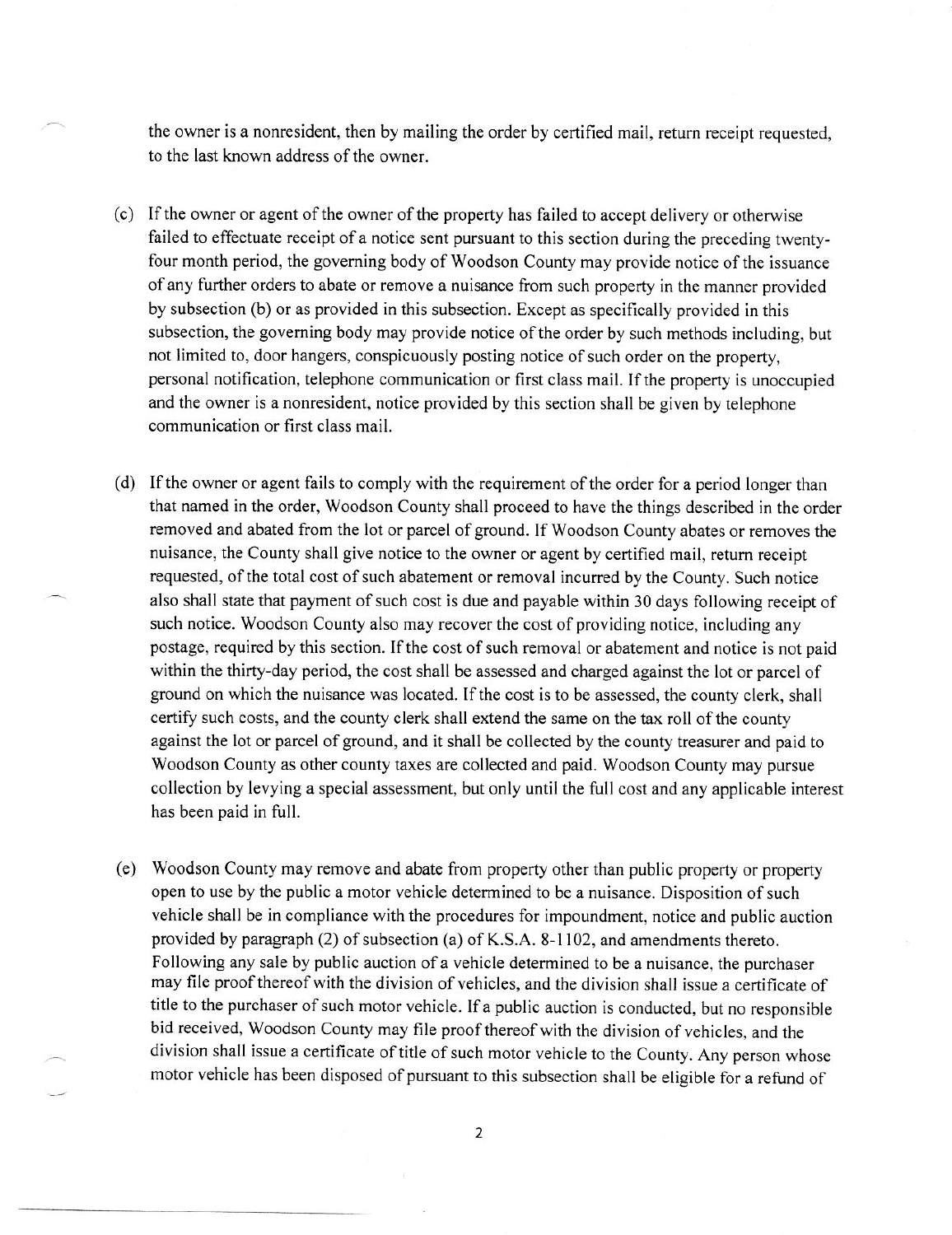the tax imposed pursuant to K.S.A. 79-5101 et seq., and amendments thereto. The amount of such refund shall be determined in the manner provided by K.S.A. 79-5107, and amendments thereto.

- (1) In addition to the abatement powers of Woodson County as described in this Section, failure by the owner, occupant, or agent in charge of the property to observe notice that a violation of this Section exists, and abate or remove any nuisance, may result in the filing by the County of criminal charges for non-compliance. The Sheriff of Woodson County or any Deputy of the Sheriff is authorized to issue citations for such charges. Conviction for non-compliance shall be a misdemeanor and may result in a fine of \$100 per day of non-compliance with a maximum fine of \$500 per day after seven  $(7)$  days of non-compliance as authorized by K.S.A. 19-2963.
- (g) Woodson County is indemnified of any cost of environmental damage caused by any nuisance the County shall abate. The cost of any environmental damage caused by a nuisance shall rest solely with the owner of the property upon which the nuisance was abated from.

Section 2. This amendment shall become effective as of the date after which any notice shall be provided by publication or otherwise.

Adopted this  $19<sup>th</sup>$  day of November 2019.

\_ *714940* 

Galen Yoho, Chairman .

Trent Forsyth, Commissioner



Monty Barnett, Commissioner